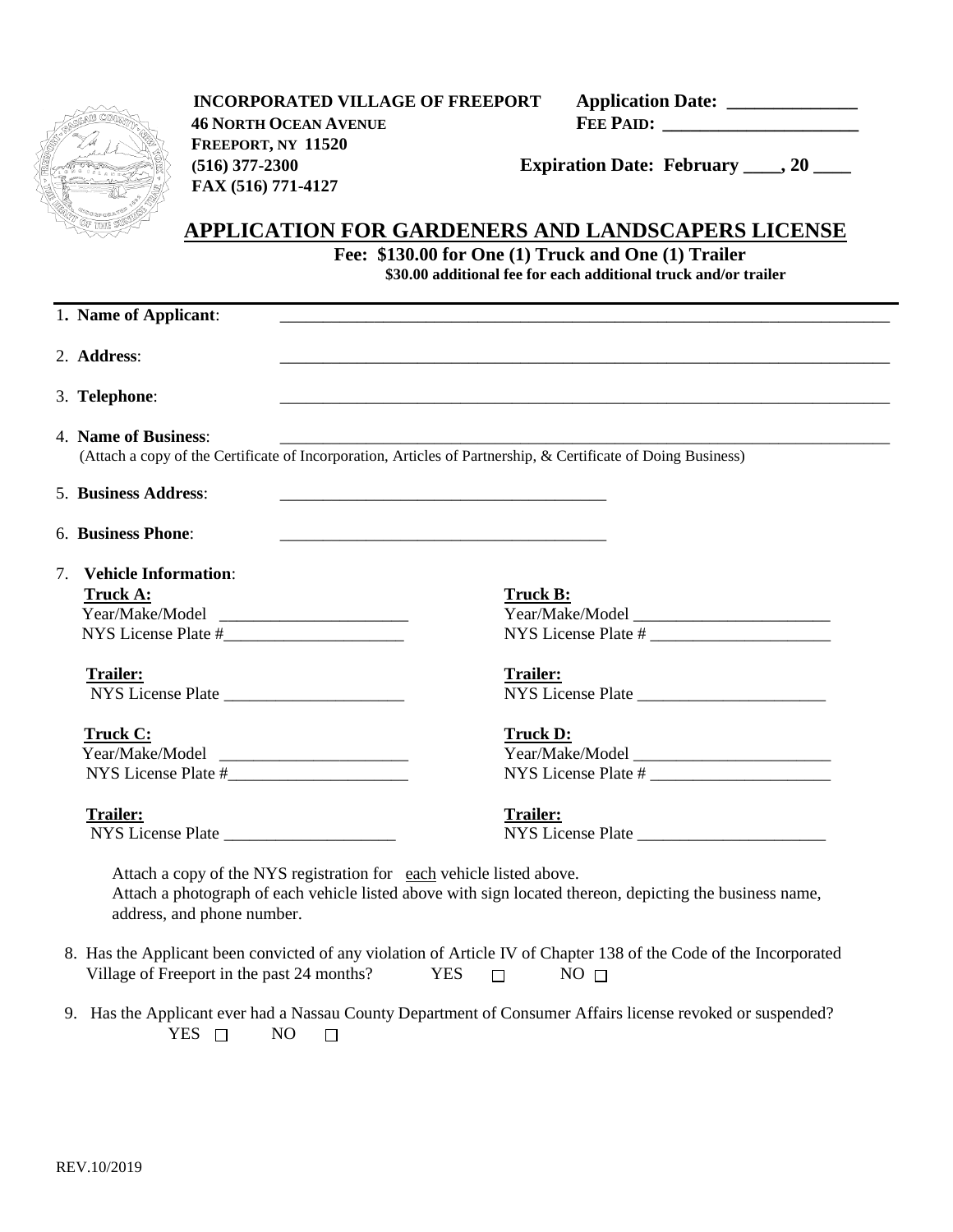#### **APPLICATION FOR GARDENERS AND LANDSCAPERS LICENSE**

#### **Page 2.**

10. Has the Applicant had three (3) or more parking convictions in the Village of Freeport in the past 24 months? YES  $\Box$  NO  $\Box$ 

- 11. Has the Applicant ever had Gardeners & Landscapers License revoked or suspended by the Village of Freeport?  $YES \tN0$  $\Box$
- 12. Do you utilize regulated pesticides or agents? YES  $\Box$  NO  $\Box$ If yes, attach a copy of NYS Dept of Environmental Conservation permit.
- 13. Attach a copy of your Nassau County Consumer Affairs License.

#### **Certification:** STATE OF NEW YORK) COUNTY OF NASSAU ) ss:

**I hereby state that I have received a copy of Article IV of Chapter 138, entitled "Gardeners & Landscapers" and a copy of Article III of Chapter 155, entitled "Noise Control"**, and I understand that this business to be licensed is required to comply with the same. I further certify that the business is in compliance with all Federal, State and County laws, rules and regulations. **I fully understand that no debris shall be disbursed in the streets of the Incorporated Village of Freeport, all debris shall be gathered, collected and removed by the business to be licensed. I further certify that all vehicles and trailers are parking in accordance with the laws, rules and regulations of the Incorporated Village of Freeport, when not in use.**

> \_\_\_\_\_\_\_\_\_\_\_\_\_\_\_\_\_\_\_\_\_\_\_\_\_\_\_\_\_\_\_\_\_\_\_\_ **Signature**

Sworn to before me this  $\frac{day}{f}$  of  $\frac{dy}{f}$ , 20

\_\_\_\_\_\_\_\_\_\_\_\_\_\_\_\_\_\_\_\_\_\_\_\_\_\_\_\_\_\_\_\_

#### NOTARY PUBLIC

**Chapter 155-39**: **Any person violating any of the provisions of this chapter shall be deemed guilty of a violation and, upon conviction thereof, shall be fined in an amount not exceeding \$750 for the first offense, \$1,000 for the second offense and \$2,000** for each offense thereafter or be imprisoned in the Nassau County Correctional Facility for a period not exceeding 15 days, or be subject to both such fine and imprisonment. Each day (twenty-four-hour period) such violation is committed or permitted to continue shall constitute a separate offense and shall be punishable as such. Any person under the age of 16 years who shall violate any of the provisions of this article shall be deemed to be a juvenile offender.

\*\*\*\*\*\*\*\*\*\*\*\*\*\*\*\*\*\*\*\*\*\*\*\*\*\*\*\*\*\*\*\*\*\*\*\*\*\*\*\*\*\*\*\*\*\*\*\*\*\*\*\*\*\*\*\*\*\*\*\*\*\*\*\*\*\*\*\*\*\*\*\*\*\*\*\*\*\*\*\*\*\*\*\*\*\*\*\*\*\*\*\*\*\*\*\*\*\*\*\* **OFFICIAL USE ONLY Approved Disapproved Truck Truck**

**Permit No. Permit No.** 

**Trailer Trailer Trailer Permit No. Permit 1** 

**Permit No.\_\_\_\_\_\_\_\_\_\_\_\_\_ Permit No. \_\_\_\_\_\_\_\_\_\_\_\_\_\_**

**Signature \_\_\_\_\_\_\_\_\_\_\_\_\_\_\_\_\_\_\_\_\_\_\_\_\_\_\_\_\_ Issue Date: \_\_\_\_\_\_\_\_\_\_\_\_\_\_\_\_\_\_\_\_\_\_\_\_\_\_\_\_\_** 

 **Village Clerk/Deputy Village Clerk**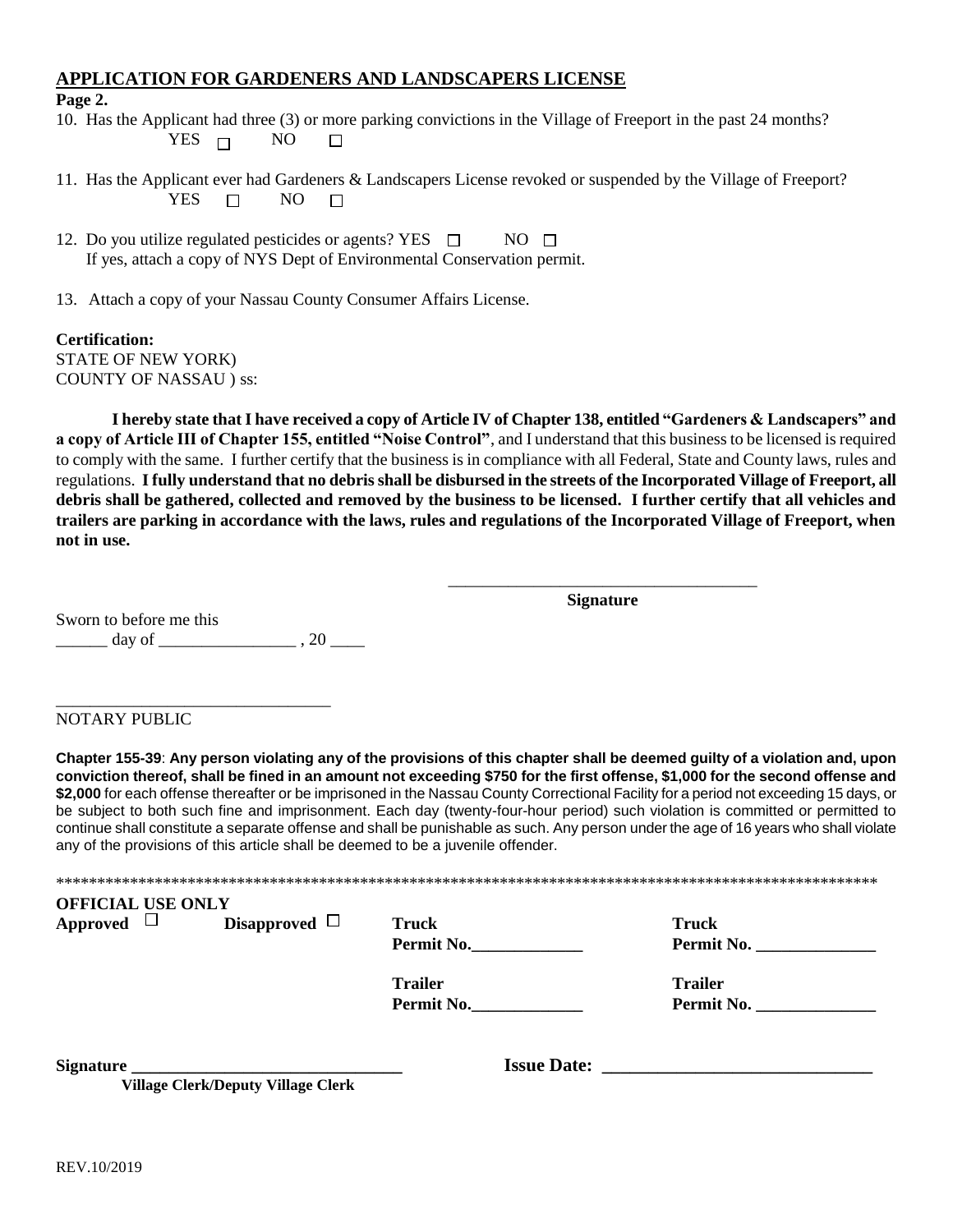

**VILLAGE OF FREEPORT VILLAGE CLERK 46 NORTH OCEAN AVENUE FREEPORT, NEW YORK 11520 (516) 377-2300 (516) 771-4127 Fax**

**ROBERT T KENNEDY**<br> **PAMELA WALSH BOENING**<br> **PAMELA WALSH BOENING**<br> **PAMELA WALSH BOENING VILLAGE CLERK** 

#### **GARDENERS AND LANDSCAPERS REQUIREMENTS**

- 1. \$130.00 fee for the first (1) truck and (1) trailer.
- 2. Each additional vehicle is \$30.00.
- 3. Gardeners and Landscapers License Application.
- 4. Copy of the NYS registration for each truck and vehicle.
- 5. Copy of Nassau County Consumer Affairs License.
- 6. Copy of NYS Dept of Environmental Conservation permit (if applicable).
- **7. Photograph of each vehicle depicting the business name, address and phone number,**

This license expires February 28 of each year.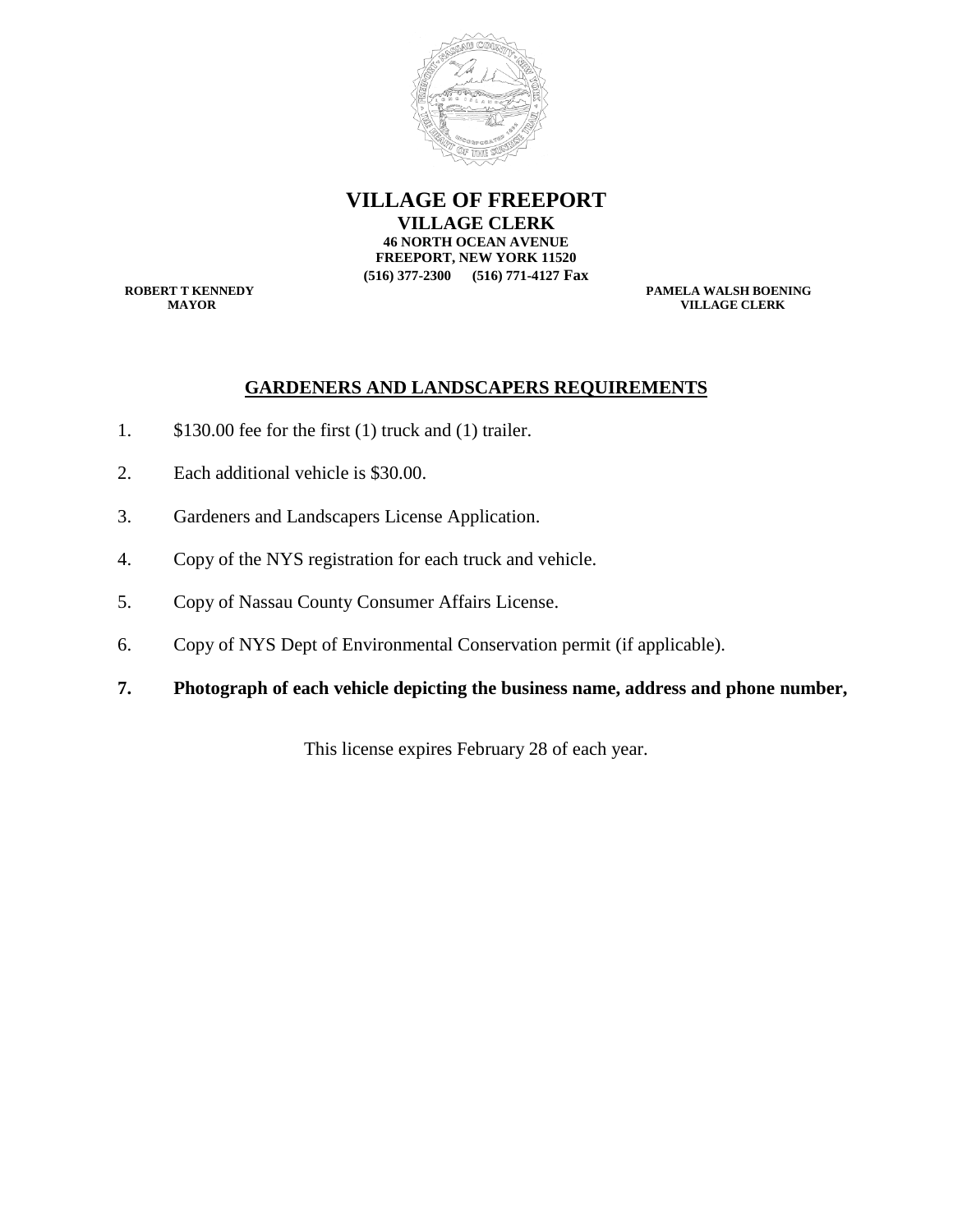Village of Freeport, NY Tuesday, September 8, 2015

### **Chapter 138. Licensing of Businesses**

### **Article IV. Gardeners and Landscapers**

[Added 2-5-2001 by L.L. No. 1-2001]

### § 138-24. Scope and purpose.

It is the finding of the Board of Trustees that the provisions of this article are necessary and desirable to regulate and control the enterprise of commercial landscape gardening or groundskeeping activities and services which pose a potential or actual risk of noise, odors or other nuisance or which might otherwise impair or disturb the public health, safety, peace, welfare and good order of the community. It is the intention of this article to license certain persons engaged routinely in the trade or occupation of commercial landscape gardening and to limit, regulate or prohibit related activities by any person which, if left unregulated, would tend to create or encourage public or private nuisances, noise or other environmental pollution or disturbance of the public peace and order.

## § 138-25. Definitions.

For the purposes of this article, the following words and phrases shall have the meanings ascribed:

### **COMMERCIAL LANDSCAPE GARDENING**

The business or trade of rendering any landscaping, gardening, lawn maintenance service business or groundskeeping services, as defined herein, either as principal independent contractor or through an agent or employee, for a fee, charge or other compensation, to or for the benefit of any owner, tenant or occupant of lands, grounds or buildings, including but not limited to lawn maintenance services.

### **GARDENING**

The filling, sowing, cultivation, trimming, fertilization, pruning, cutting, shaping, treatment, spraying or other maintenance and care of any lawn, tree, flower, sod, shrub, bush, plant or other flora on any lot, plot or parcel of land.

### **GROUNDSKEEPING**

The cleaning of any lot, plot or parcel of land by means of gathering and removing weeds or any fallen, diseased, dead or discarded tree limbs, branches, brush, leaves, grass or lawn clippings, fruit or flower waste or other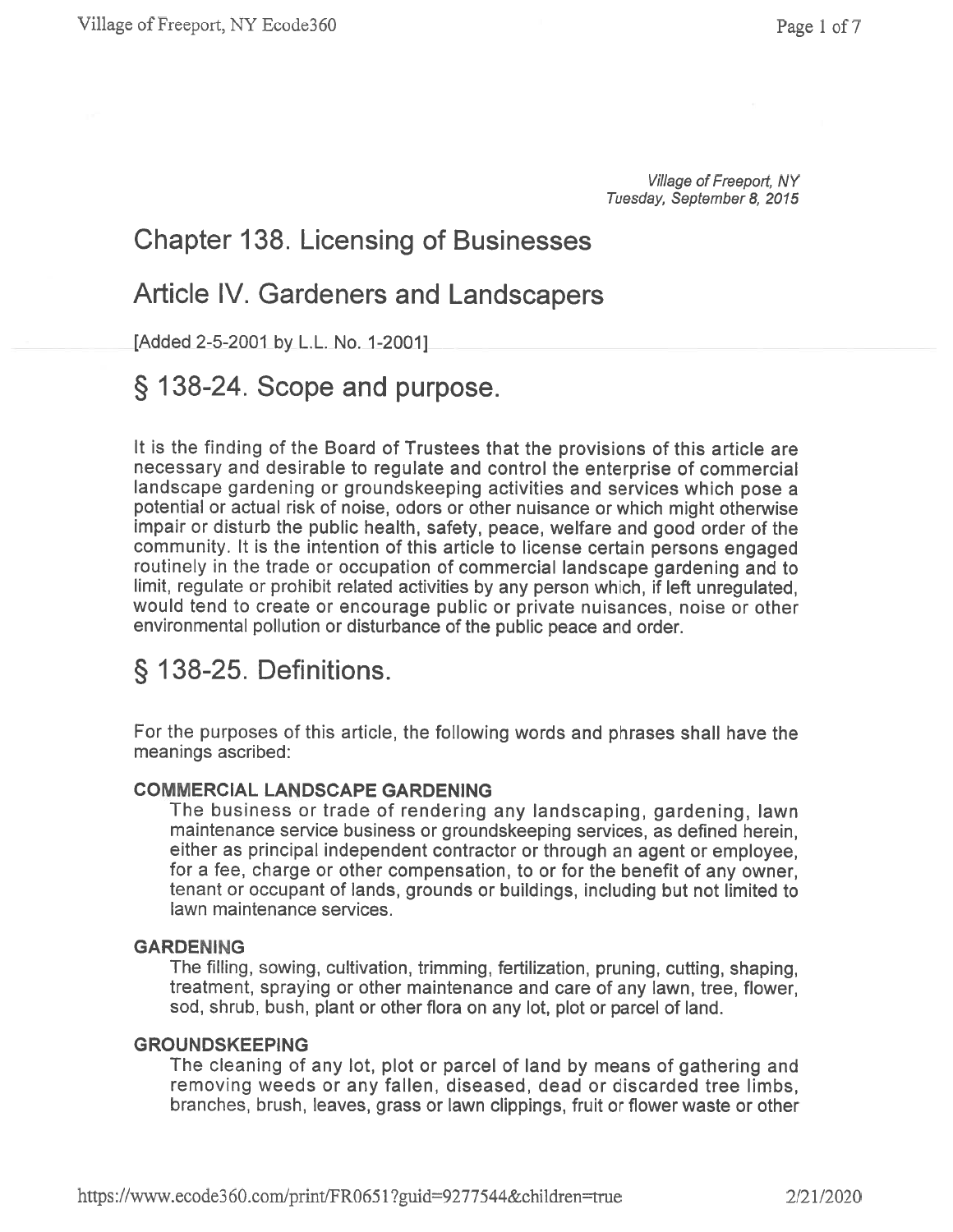plant waste and any litter, dirt, debris, rubbish or other refuse or waste present or engendered on or about the premises.

#### **LANDSCAPING**

The planting, arranging, placing or removal of any lawns, sod, trees, flowers, shrubs, bushes or other flora on any lot, plot or parcel of land for a planned design or purpose or to achieve some aesthetic effect.

#### **PERSON**

Includes any individual, firm, partnership, corporation or business of any form, style or nature.

### **PUBLIC HIGHWAY**

Includes any street open to the public for its full width from property line to property line, including the sidewalk area, whether or not installed,

#### **PUBLIC PROPERTY**

Includes any real property owned by the Village of Freeport.

### § 138-26. Authority to grant licenses.

- A. The Village Clerk shall have the authority to grant the license and vehicle permit required by this article.
	- (1) License and/or necessary vehicle permit applications under this article shall be submitted to the Village Clerk and, except as otherwise required by the provisions of this article, shall comply with the requirements of the application supplied by said Clerk.
	- (2) The Board of Trustees, by resolution, shall adopt, and from time to time may amend, a schedule of fees for the processing, administration and issuance of licenses and permits, and any reinstatement or renewals thereof, pursuant to this article.
	- (3) All licenses and permits issued pursuant to this article shall expire on the last day of February of each year.
- B. Any person who submits an application for either a license or a vehicle permit at least 30 days before the license or vehicle permit is either required or is due to expire shall be deemed to have said license vehicle permit until such time as the Village Clerk either grants or denies the application.

### § 138-27. Application for license.

License applications under this article shall be submitted to the Village Clerk pursuant to the provisions of this article and shall include the following:

A. A certification by the applicant that no commercial vehicles will be parked or garaged within the Village during nonbusiness hours, or if the vehicle will be parked or garaged within the Village during nonbusiness hours, proof that the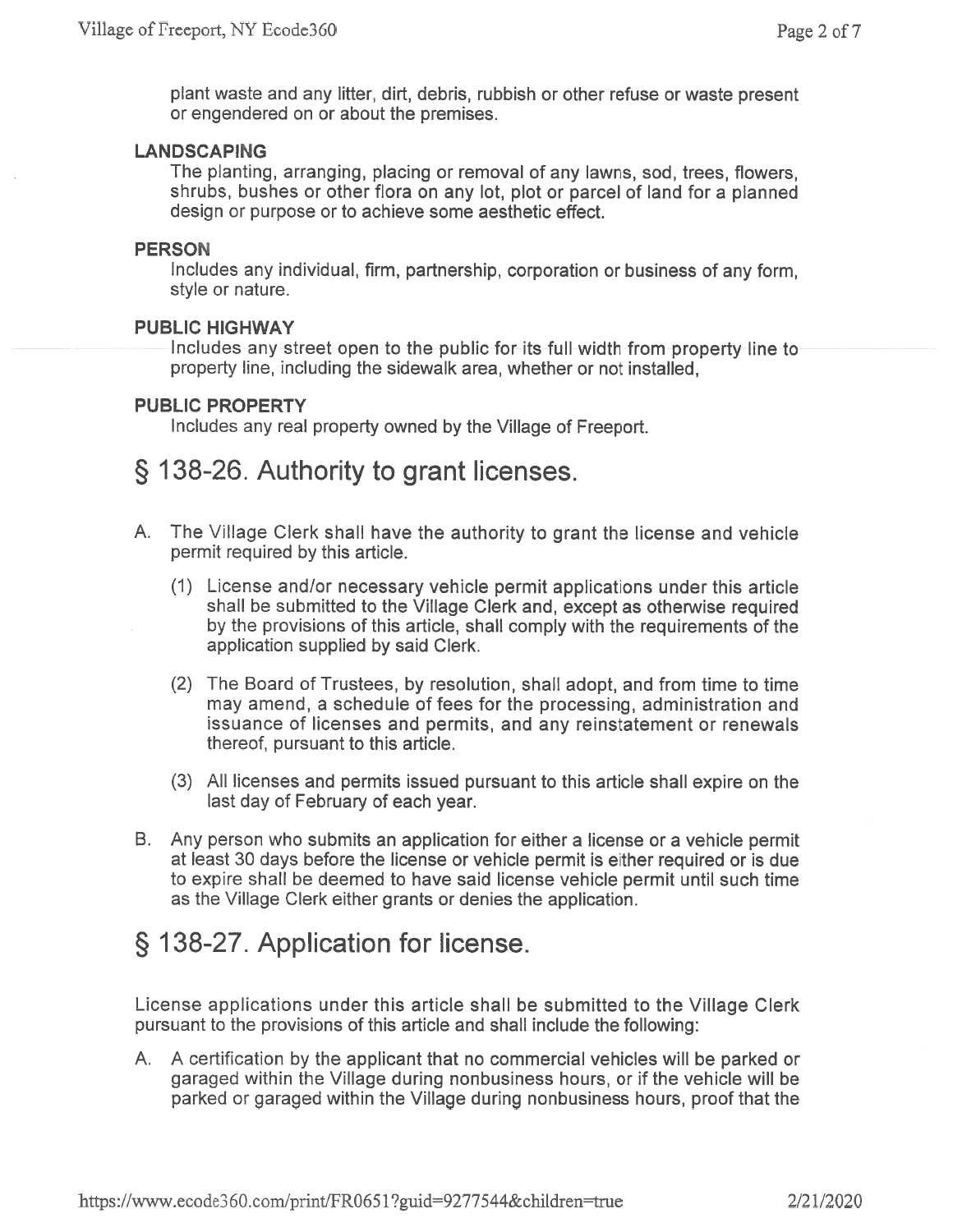commercial vehicle will be parked or garaged in a manner that does not violate the Village Code or parking regulations.

- B. A statement that the operation of the commercial landscape gardening business shall be in strict accordance with the Incorporated Village of Freeport Noise Control Law, Chapter 155, Article III, of the Code of the Village of Freeport, § 155-15 et seq.
- C. A statement that the commercial landscape gardening business is in compliance with, including, but not limited to, all federal, state and local laws. ordinances or regulations. The application shall be accompanied by a current copy of the applicant's Nassau County Department of Consumer Affairs license
- D. All other information which the Village Clerk deems appropriate.
- E. Copies of registrations of all vehicles and trailers from the New York State Department of Motor Vehicles.
- F. Photographs of all vehicles and trailers to be licensed depicting the information required by § 138-29B.

### § 138-28. Business license and vehicle permits required; exemptions.

- A. Permit required.
	- (1) It shall be unlawful for any person to engage in or practice the trade or business of commercial landscape gardening within the corporate limits of the Incorporated Village of Freeport without having first obtained and having in full force and effect and affixed to each vehicle a license or vehicle permit and a license for such purpose, issued pursuant to the requirement of this article.
	- (2) Every truck, dump truck, van or other motor vehicle and every trailer, container or other towable device owned, leased or otherwise used by any person engaged in the trade or business of commercial landscape gardening, except those persons exempted under Subsection B, shall have an accessory vehicle permit, required by this article, firmly affixed to such vehicle or device at all times that such vehicle or device is located and used in the Village in the course of such trade or business.
- B. Notwithstanding the provisions of Subsection A hereinabove, the following persons shall be exempt from the licensing requirements of such subsection:
	- (1) Any person engaged in such trade or business as the employee or agent of a person licensed under this article while the employee or agent is under the actual direction, supervision and control of his employer.
	- (2) Any person engaged in such trade or business or such person's actual employees or agents pursuant to a contract or subcontract for such services with any federal, state or local government agency or authority.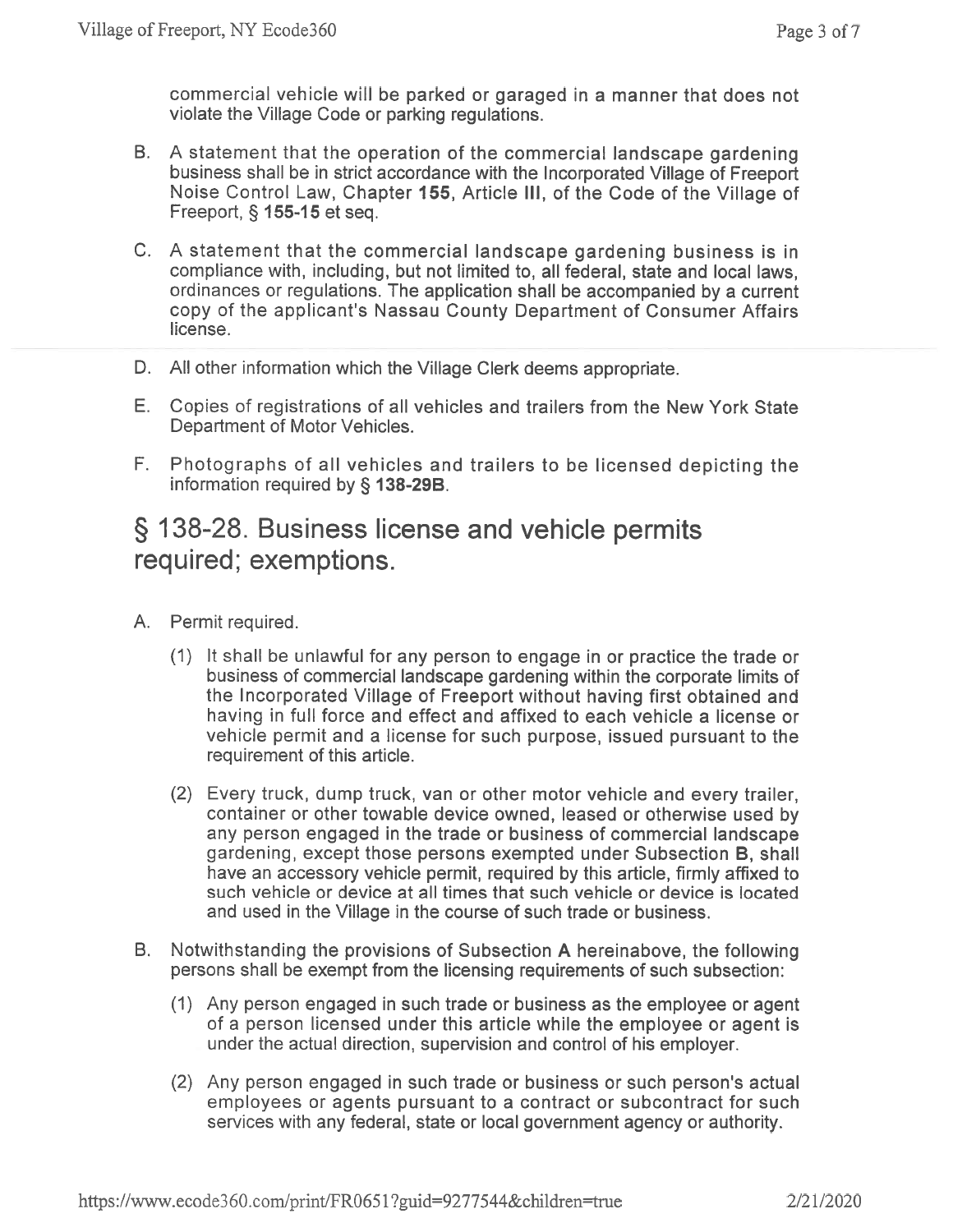- (3) Any person engaged in the rendering of landscaping, gardening, lawn maintenance service business or groundskeeping services pursuant to and within the scope of his duties and responsibilities as an employee of any governmental agency or authority or as the private employee of any owner, tenant or occupant of land solely while in or upon the lands owned, leased or occupied by his employer.
- (4) Any person who renders or performs necessary or related landscaping, gardening, lawn maintenance service business or groundskeeping services incidental to the erection, construction, renovation, alteration or demolition of any building or structure pursuant to building permits, construction contracts or other regulations or requirements.
- (5) Any person providing landscaping, gardening or groundskeeping services on a casual or part-time basis, cutting three or fewer lawns per week, provided that such person is under 19 years of age.

### § 138-29. Copies of license; information to be on vehicles.

- A. A person licensed pursuant to this article shall at all times keep a copy of such license affixed to the vehicle or accessory vehicle and/or at the site at which such person is rendering any landscaping, gardening, lawn maintenance service business or groundskeeping services and shall immediately produce such copy for inspection by any person lawfully requesting the production of the same, including but not limited to any peace or police officer and any inspector, official or the Village or other government agency or authority.
- B. Every motor vehicle and towable device required to have a license or an accessory vehicle permit pursuant to this article shall also have the name, trade name or other business name of the permit holder, together with the business address and phone number of the same, plainly, legibly and conspicuously painted or imprinted in letters and figures each at least two inches in height and at least one inch in width on each side of every such motor vehicle and towable device whenever the same is located and used within the corporate limits of the Village.

## § 138-30. General regulations and restriction.

- A. No person, whether or not licensed, required to be licensed or otherwise exempt from licensure under the provisions of this article shall:
	- (1) Commence or continue the performance of any landscaping, gardening or groundskeeping services between the hours of 9:00 p.m. and 8:00 a.m., prevailing time.
	- (2) Use any gas, diesel, electric or other machine or device which emits noise and fumes in the performance of any landscaping, gardening, lawn maintenance service business or groundskeeping services unless such device is affixed with a muffler and exhaust emissions control device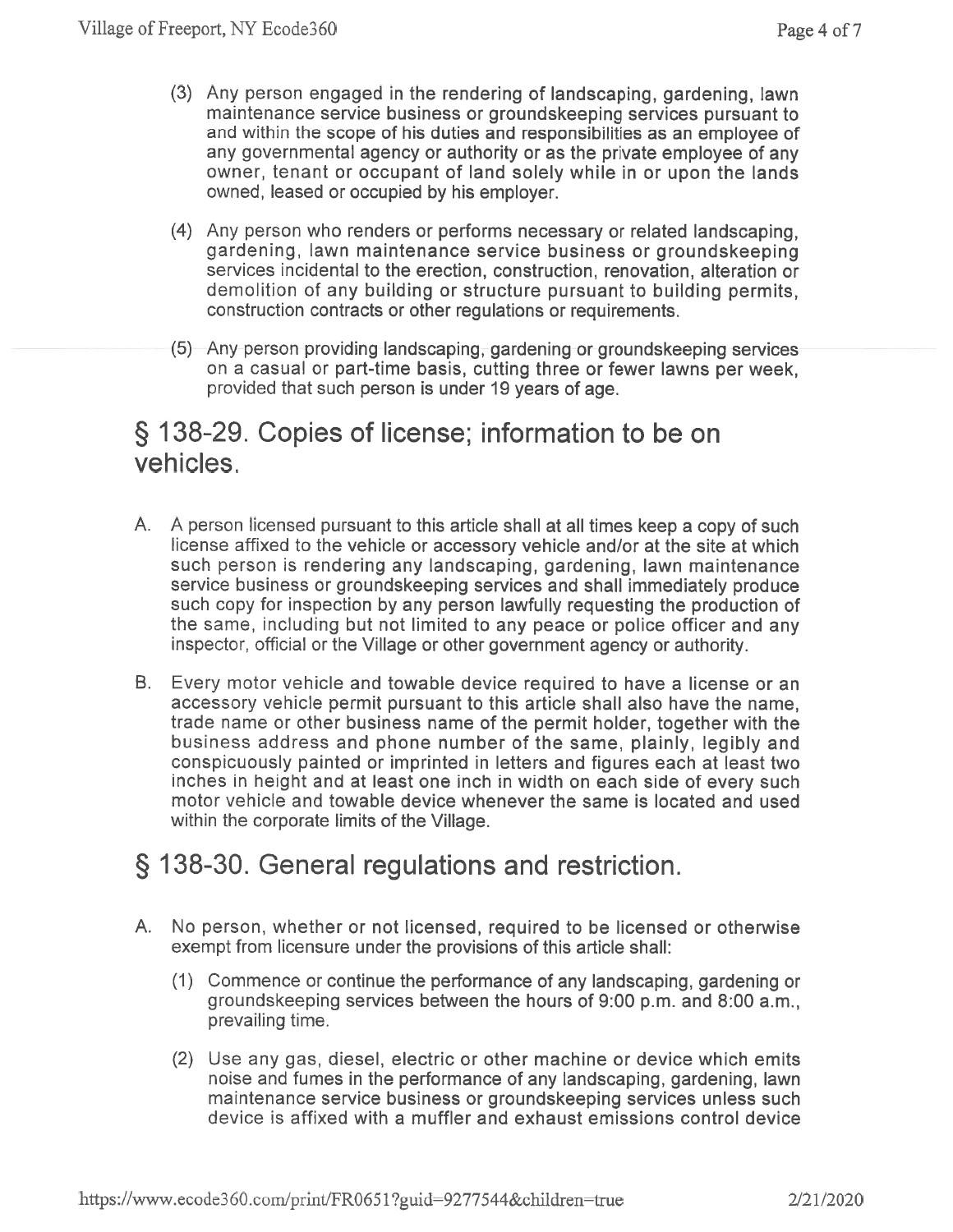manufactured and originally installed on such machine or device by the manufacturer or distributor of such equipment.

- (3) Use any air blower or similar device to move, scatter, gather, disperse or place any dirt, soil, plant waste, leaves, lawn or grass clippings, litter, debris or other refuse of any kind in, on or upon any public street, sidewalk, waterways or other public place or in or upon the private lands or private property; and in any such event, all such materials shall immediately be gathered and placed in sealed receptacles designed and intended to hold the same and removed and disposed of at the cost and expense of the person performing such service or activity.
- B. Any person applying pesticides within the Incorporated Village of Freeport shall, upon inquiry from a police officer, or any other person charged with the enforcement of this article, produce proof of New York State Department of Environmental Conservation certification. The enforcing officer shall file a report with the Department of Environmental Conservation which identifies the person found to be applying pesticides or herbicides without said certification, describing the date, time and location and the circumstances surrounding the alleged offense.

### § 138-31. Denial or revocation of business license or vehicle permits.

- A. The Village Clerk may deny a license or accessory vehicle permit if the Clerk determines that:
	- (1) There is a materially false statement made in the application for said license and/or permit or a renewal thereof; or
	- (2) The applicant and/or license/permit holder has violated any provision of this article as indicated in § 138-32; or
	- (3) The applicant and/or license/permit holder has failed to make timely payment of any fee pursuant to § 138-26 or payment of any fine imposed pursuant to § 138-35; or [Amended 3-26-2001 by L.L. No. 2-2001]
	- (4) A license/permit fee paid by an applicant by check is dishonored; or
	- (5) Any person who has been convicted of any provision of this article, three or more times within any twenty-four-consecutive-month period.

## § 138-32. Revocation of license.

- A. The Clerk of the Incorporated Village of Freeport may revoke any license issued under this article, upon the following:
	- (1) Two or more convictions of violating any provision of this article within a twenty-four-month period.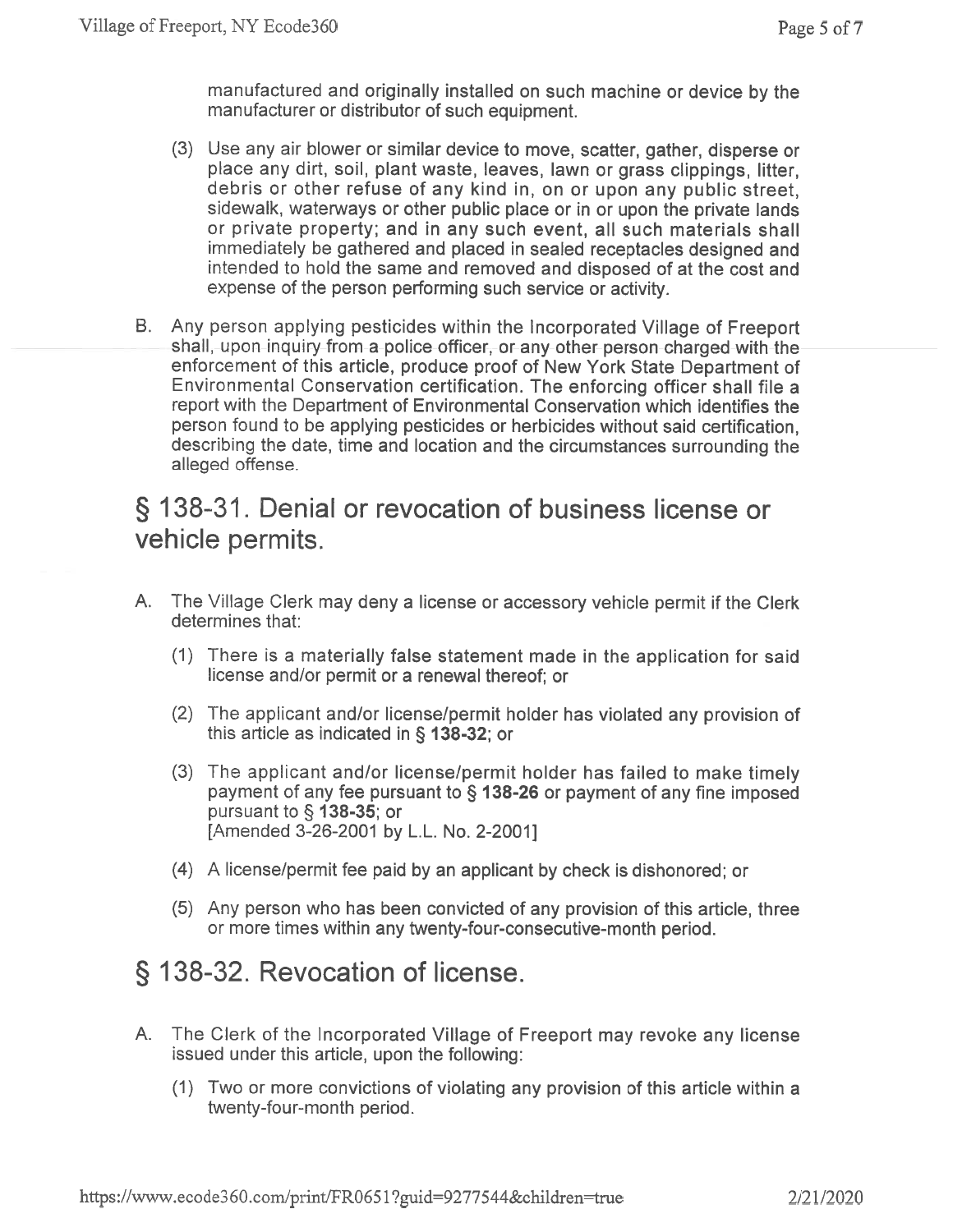- (2) Revocation or loss of a Nassau County Department of Consumer Affairs license.
- (3) Three or more convictions of parking violations for licensed vehicles, within a twenty-four-month period.
- B. Upon such notification, the Village Clerk shall send a written notification of revocation of a license or permit. Said notice shall be mailed by certified mail. return receipt requested, to the address indicated on the application. No revocation shall be effective until 30 days after said mailing.
- C. The licensee or permittee may request a hearing on said revocation, in writing. to the Village Clerk. Said request shall be received in the Village Clerk's office prior to the expiration of the thirty-day period in Subsection B above, or the revocation shall become effective. Said request shall stay any revocation, pending a hearing as provided for in § 138-33.

### § 138-33. Hearing upon denial or revocation of business license or vehicle permit.

Any person whose license/permit application, whether for initial issuance. reinstatement or renewal, has been denied, or whose license/permit has been revoked, in accordance with the provisions of this article may request a hearing before the Board of Trustees. A request for such a hearing shall be made by a person whose license/permit application has been denied, or whose license/permit has been revoked, in writing to the Village Cierk not more than 30 days after notice of such denial or revocation has been mailed by the Village Clerk to said applicant or license/permit holder. Said hearing shall be conducted by the Board of Trustees within 30 days of the filing of said appeal, unless for good cause shown said hearing is adjourned or rescheduled either at the request of the person appealing, or by the Board of Trustees on its own motion. At the hearing, the person shall be heard in his or her defense in person or by counsel, and may offer evidence and testimony on his or her behalf. The licensee shall have the right to counsel, and to present witnesses on his behalf, and to cross-examine witnesses at said hearing. The person conducting the hearing may administer oaths, take testimony, subpoena witnesses and compel the production of books, papers, records and documents deemed pertinent to the hearing. Within 45 days of the close of the hearing, the Board of Trustees shall issue a determination either upholding in whole or in part, modifying or overruling the determination of the Village Clerk in denying or revoking said permit. Said determination shall be filed in the office of the Village Clerk and a copy mailed to the applicant by the Clerk. Said determination shall be deemed final for purposes of appeal and judicial review pursuant to Article 78 of the Civil Practice Law and Rules.

### § 138-34. Notices and determinations.

For the purpose of this article, all notices and determinations shall be sent by the Village Clerk in writing by ordinary first class mail to the applicant or permit holder at the address given by said person on the most recent application for a permit as submitted and updated by said person from time to time, and shall be deemed sent